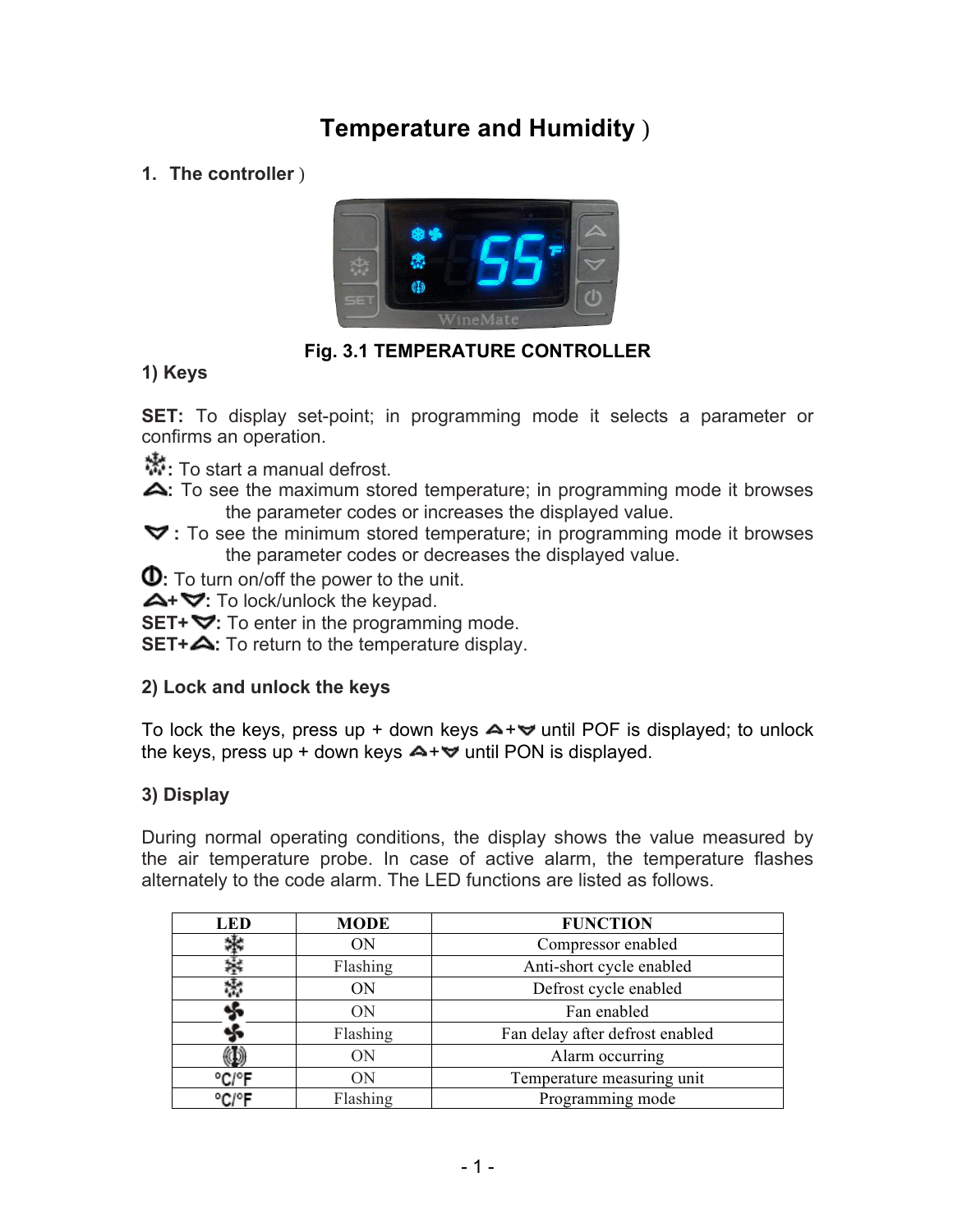# **4) Alarm Signals**

| <b>MESSAGE</b> | <b>CAUSE</b>             | <b>FUNCTION</b>                        |
|----------------|--------------------------|----------------------------------------|
|                | Temperature probe faulty | Compressor switching to Con and CoF    |
| HA             | High temperature alarm   | Probe temperature ALU higher than the  |
|                |                          | setting temperature; Outputs unchanged |
| ΙA             | Low temperature alarm    | Probe temperature ALL lower than the   |
|                |                          | setting temperature; Outputs unchanged |
| ùА             | External alarm           | All outputs off                        |

The alarm codes are described as follows.

 Probe alarms P1", start a few seconds after the fault in the related probe; they automatically stop a few seconds after the probe restarts normal operation. Check connections before replacing the probe. Temperature alarms "HA", "LA" automatically stops as soon as the temperature returns to normal value. Alarm "CA" (with i1F=PAL) recovers only by switching off and on the instrument.

# **2. Temperature Setting**

- Set the temperature at 55 °F for the optimum aging of wine
- On initial start-up, the time required to reach the desired temperature will vary, depending on the quantity of bottles, temperature setting and surrounding temperature.
- Allow 24 hours to stabilize the temperature for each new temperature setting operation

## **3. How to see temperature set-point**

 1) Press and immediately release the **SET** key, the display will show the set-point value. !

2) Press again and immediately release the **SET** key to display the probe value. !

## **4. How to change the set-point**

 1) Press and hold the **SET** key until the "°C" or "°F" LED starts flashing and the set-point is displayed. !

2) Press the up/down keys  $\blacktriangle / \blacktriangledown$  to change the set-point value within 10 sec. !

3) Press the **SET** key again to store the new set-point value. !

 **NOTE**: The unit turns on at set-point **Set** plus regulation differential **Hy** after anti-short cycle **AC** has elapsed; the unit turns off at set-point **Set**. !

## **5. Manual Defrost**

Press and hold the defrost  $\mathbb{R}^k$  key until defrost starts. The defrost indicator will be on.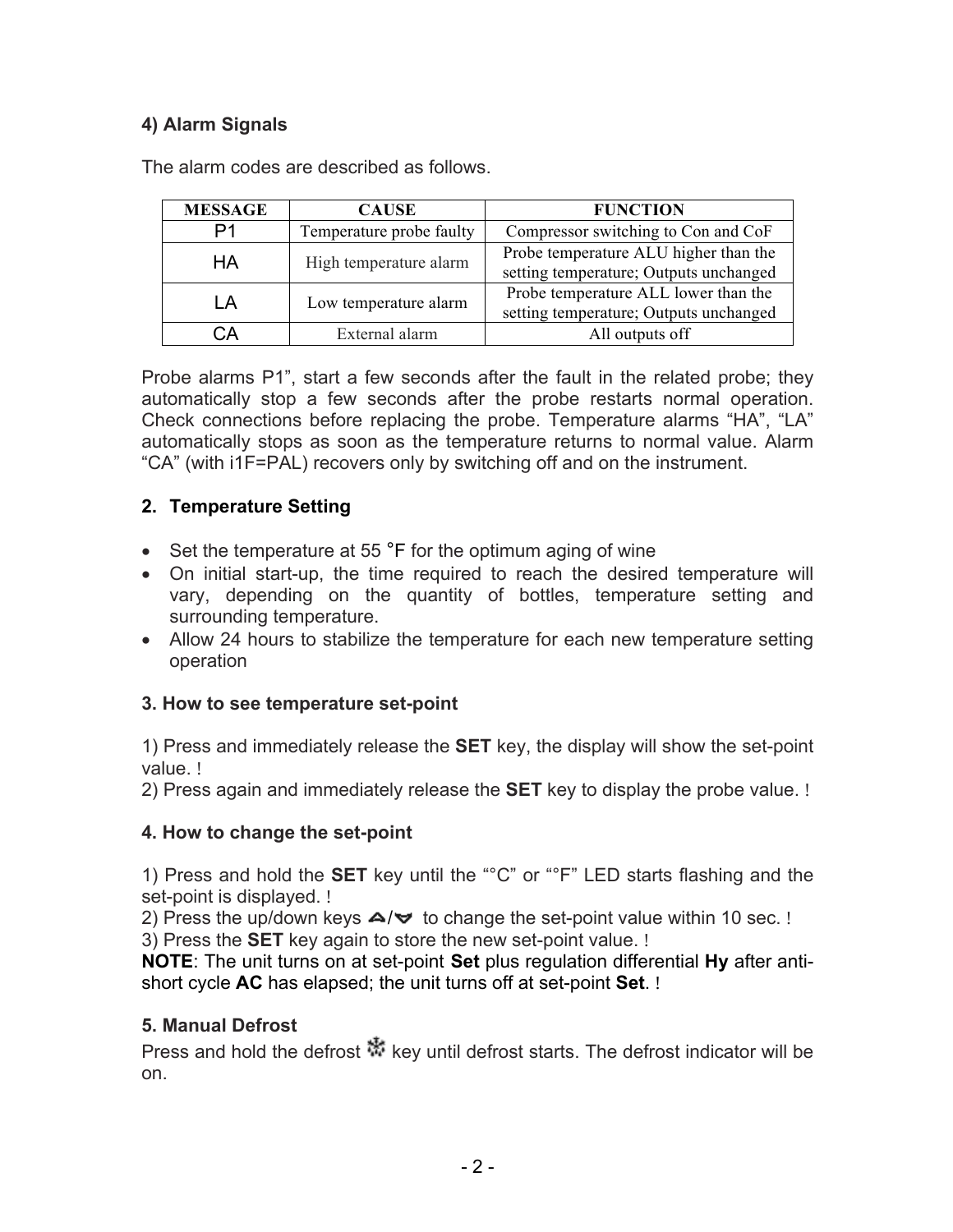#### **6. Parameter Programming**

1) Press and hold the **SET** +**▽** keys until the "°C" or "°F" LED starts flashing, then release the keys. !

2) Press and hold again the SET +**₩** keys until the Pr2 label is displayed, then ! release the keys. The first parameter **Hy** will be displayed. !

3) Press up/down keys $\blacktriangle/\blacktriangledown$  to scroll to the required parameter within 10 sec. !

4) Press the "**SET**" key to display its value. !

5) Use up/down keys $\blacktriangle \blacktriangledown$  to change its value within 10 sec. !

6) Press "**SET**" to store the new value and the display will flash 3 times. !

7) **To exit**: Press **SET +** or wait 15sec without pressing a key.

| <b>PARAMETER</b> | <b>DESCRIPTION</b>                           | <b>DEFAULT VALUE</b>                            |
|------------------|----------------------------------------------|-------------------------------------------------|
| Set              | set-point $(°)$                              | 55                                              |
| Hy               | temperature regulation differential $(°)$    | 4                                               |
| AC               | anti-short cycle delay (min)                 | 10                                              |
| Con              | compress on with probe faulty (min)          | 20                                              |
| CoF              | compress off with probe faulty (min)         | 20                                              |
| CF               | temperature unit ( $\degree$ F/ $\degree$ C) | F: Fahrenheit                                   |
| rES              | display resolution                           | in: integer                                     |
| dLy              | temperature display delay (min)              |                                                 |
| <sub>ot</sub>    | probe calibration $(°)$                      | $\overline{0}$                                  |
| LS               | minimum set-point $(°)$                      | 50                                              |
| <b>US</b>        | maximum set-point $(°)$                      | 65                                              |
| idF              | defrost cycle interval time (hour)           | 12                                              |
| MdF              | defrost cycle endurance time (min)           | 30                                              |
| ALC              | temperature alarm type                       | rE: relative to set-point                       |
| <b>ALU</b>       | high temperature alarm $(°)$                 | 10                                              |
| <b>ALL</b>       | low temperature alarm $(°)$                  | 10                                              |
| <b>AFH</b>       | alarm recovery differential $(°)$            | 5                                               |
| ALd              | temperature alarm delay (min)                | 60                                              |
| dAo              | temperature alarm delay on startup (hr)      | 23                                              |
| <b>SAA</b>       | heater set-point $(°)$                       | 40                                              |
| <b>SHy</b>       | heater regulation differential $(°)$         | 4                                               |
| <b>FSU</b>       | fan action                                   | Std                                             |
| FnC              | fan operating mode                           | C-n: on with compressor $\&$ off during defrost |
| Fon              | fan on with compressor off (min)             | $\theta$                                        |
| FoF              | fan off with compressor off (min)            | 15                                              |

**NOTE**: Depending on the controller, not all parameters are used.

#### **7. How to calibrate the air probe**

 If the actual cellar temperature differs from the setting temperature, set parameter **ot** = actual cellar temperature minus set-point.

#### **8. How to adjust defrost cycle**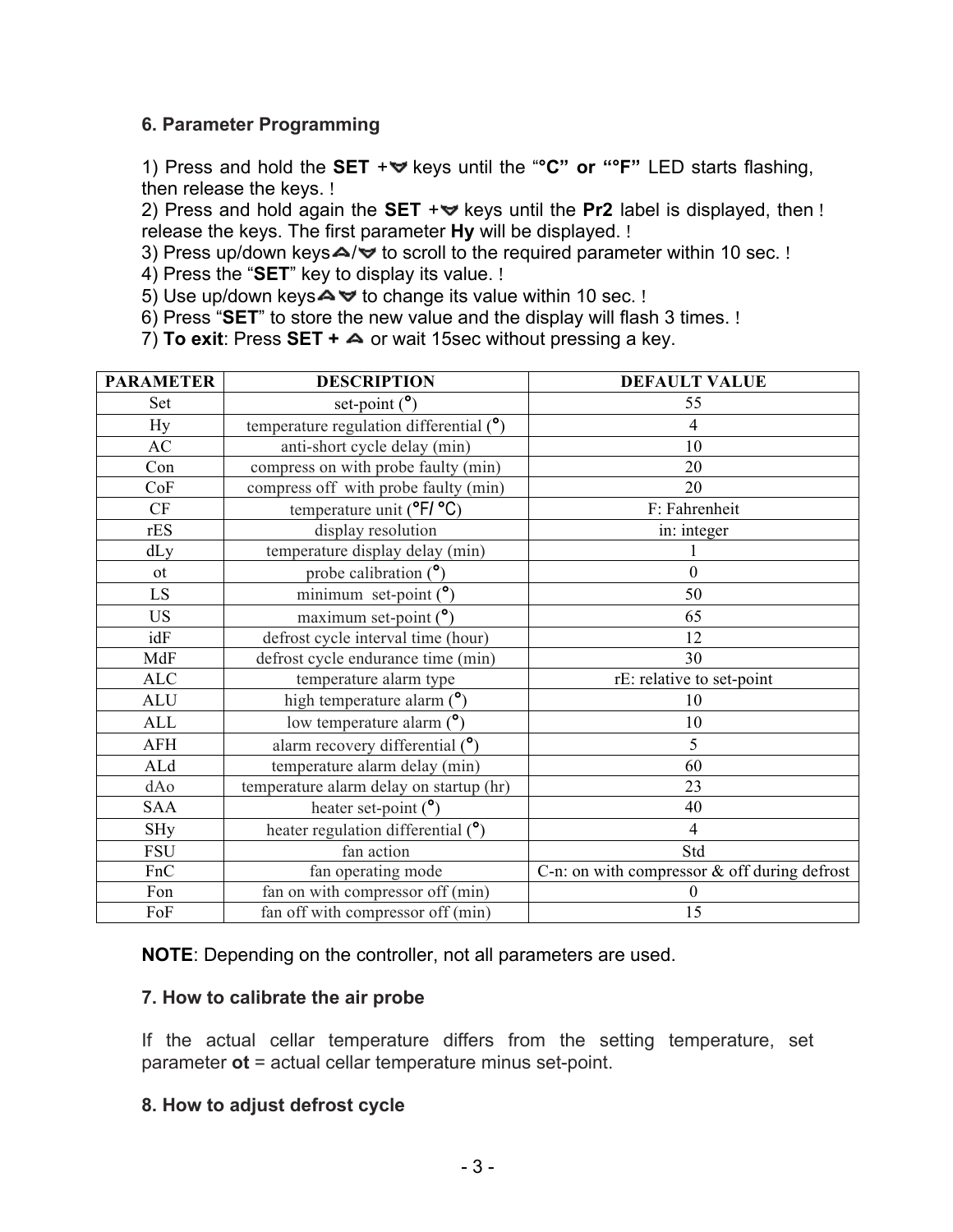In case there is excessive frost, the parameters **FnC** = C-y**, idF** = **4** and **MdF** = 20 can be used to avoid frost.

#### **9. How to adjust the humidity**

 The parameter **Fon** is used to adjust the humidity in the wine cellar. Higher **Fon**  results in higher relative humidity. Use a separate hygrometer to monitor the humidity.

#### **10. How to set alarm call**

 1) Speech notice will be sent to your phones when the cellar temperature is **ALU**  higher or **ALL** lower than the set-point **Set**.

 2) In order to test the call function, set parameters **Ald** = 0 and **dAO** = 0. After testing, set **Ald** = 60 and **dAO** = 23.

#### **11. How to set low cellar temperature heater**

 The heater turns on at **SAA** minus **Shy;** the heater turns off at **SAA**. **NOTES:** 

- Use a forced air heater to warm up the wine cellar.
- • If there is a thermostat on the heater, bypass it or set the thermostat at the highest level.

If the heater runs more than 10 A current, use a 120VAC coil contactor.